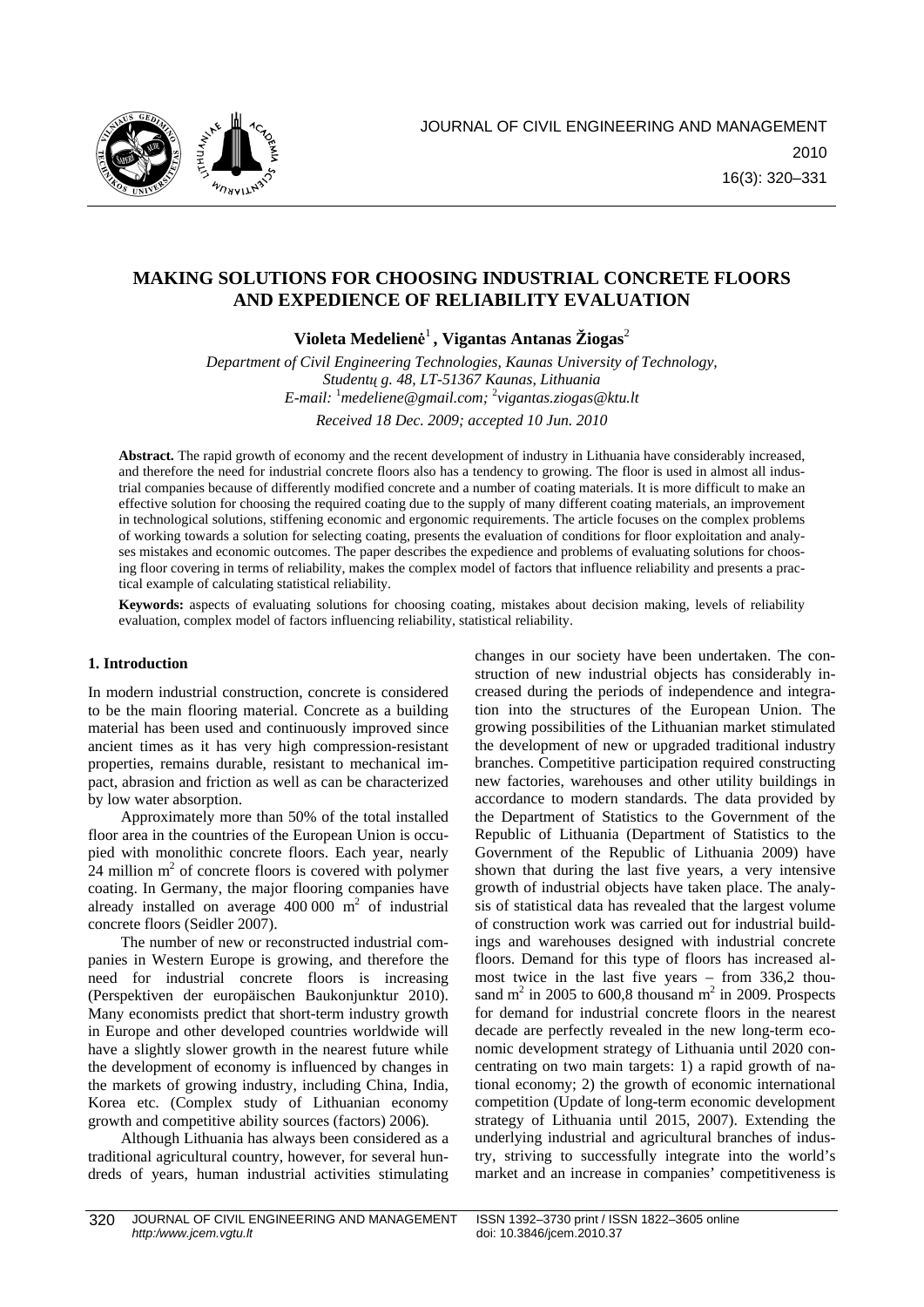necessary to modernize old or to build new companies meeting European and worldwide used standards. The growth of industrial objects will increase demand for concrete floors in Lithuania.

The design, installation and use of industrial floors require a proper solution to many complicated problems related to a multi-aspect analysis of necessary concrete properties and a proper selection of concrete composition which ensures concrete suitability for the imposed requirements. More and more complicated problems of concrete floor installing stages are analyzed. In order to ensure environmental requirements, the possibilities of crack appearance are reduced to minimum while using such kind of floors. Surface dustiness is reduced to meet requirements for human health, etc. No matter how effectively you can solve the problems of concrete mix proportioning, floor construction and technological solutions, during operation, they cannot ensure maintaining all properties due to the nature of concrete as a material: concrete dust as a result of a lack of cement-bonded, the occurrence of cracks and the effects of mechanical loading can create conditions for concrete corrosion, and therefore concrete porosity can increase as a result of water and chemical penetration into concrete floor construction, aesthetic image degradation of floor structure etc. A concrete layer is usually enlarged in order to ensure concrete properties during exploitation (Garber 2006; Wiegrink 2007; Lohmeyer *et al.* 2008). The thicker is the layer, the less economical is a solution. The scientific sources (Lohmeyer 2006; Krell 2007; Wagner *et al.* 2007) state that almost all most important concrete properties are necessary only for the top layer and the problems are solved easily by applying coating.

# **2. The problems of making solutions for choosing industrial concrete floors and the main aspects of evaluation**

The surface of industrial concrete floors as well as concrete floors must meet all standard requirements presented in the following documents: technical requirements for the floor under different exploitation conditions, design standard, documents on effect and load setting under different exploitation conditions, standards in using materials, requirements for the used materials affecting the environment, requirements for industrial concrete floor installation.

Requirements for different branches of industry differ, thus various types of concrete layer installation can be applied. The sources of scientific literature (Lohmeyer 2006, 2008; Krell 2007; Wagner *et al.* 2007; Moreira *et al.*  2006; Schuhmann 2005) introducing the main top layer formation means: 1) concrete coating is formed using special treatment technologies (performing usual luting and grinding of the concrete surface, polishing the concrete surface with special polishers and impregnation with special materials, smoothing special invigorating additives into the concrete surface during consolidation); 2) covering the concrete surface with special coatings (seamless castings and unitary materials). Different materials and coating compositions are applied for each solution.

The analysis of scientific sources (Lohmeyer *et al.* 2008; Schuhmann 2005) concerning industrial concrete floor coating technology and regarding the type of coating materials distinguishes four main technological stages: 1) preparation (mechanical grinding, mechanical or manual cleaning, roughening); 2) surface priming (once or twice, depending on concrete foundation condition); 3) coating installation (different coating types and used materials); 4) formation of surface coating (varnishing, coating with a protective layer, forming undulation with a roller, surface top-dressing with various fraction stones, quartz sand, joint slush).

Taking into consideration a large number of standard documents, the number of materials and their systems used for coating and the number of technological solutions making a decision on coating is quite a complicated and complex task to be solved. There are many difficult problems related to: 1) standard document analysis (updating a standard base for industrial concrete floor designing and installation in Lithuania); 2) a set of requirements for the floor and coating of different industry branches; 3) selection of proper materials and systems; 4) an assumption of adequate technological solutions; 5) the evaluation of solutions made to floor coating suitability under exploitation conditions.

These problems have shown the relevance of works published by foreign and Lithuanian researchers widely performing in the area of coating material properties. The mechanical properties of the epoxy coating system are analyzed in researches conducted by White *et al.* (2009), the influence of mechanical load over polymer coatings is assessed by Zeleniakiene *et al.* (2005), the influence of mechanical effects over acrylic coating condition is examined in Kotnarowska's works (2008), the resistance of various polymer coatings to chemical loads was presented by Moreira *et al.* (2006), Figovsky *et al.* (2007), water vapour uptake in water epoxy coatings was discussed in researches by Rufo *et al.* (2007), etc. The problems of coating system design under different affects were investigated by Almusallam *et al.* (2002). The questions of choosing decisions on designing acrylic, epoxy and silicone coating systems considering attributes necessary for concrete protection were investigated by Aguiar *et al.* (2007, 2008), the suitability of concrete floors for various environments was analyzed by Lang (2003), the aspects of concrete coating effectiveness and their influence on concrete longevity were analyzed by Medeiros *et al.* (2009), the issues of designing polymer protective concrete coating and evaluation of reliability aspects were examined by Kamaitis (2007a, b). The influence of a damp concrete surface and concrete bedding adhesion at the stage of industrial concrete floor installation was analyzed by Žiogas *et al.* (2008), Dallons (2008), Jayson, Helsel (2007), Frigione *et al.* (2006), ultrasonic evaluation researches of polymer coating adhesion with concrete bedding were presented by Czarnecki *et al.* (2006), the influence of concrete surface roughness on the adhesion of various materials was analyzed by Czarnecki *et al.* (2006), defect appearance due to the improperly prepared surface was widely investigated by Fitzsimons and Parry (2009), the reasons of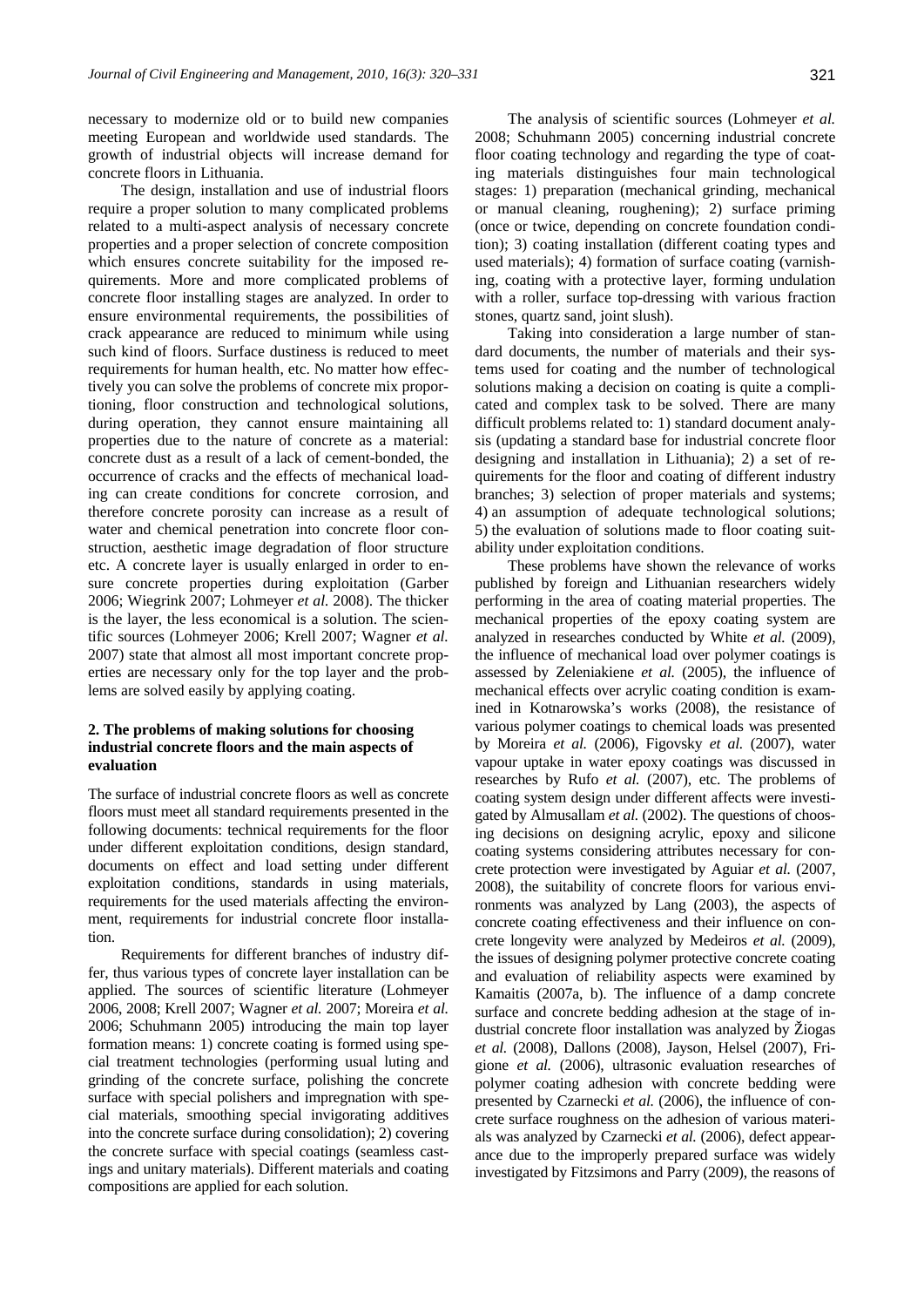

**Fig. 1.** The aspects of evaluating solutions to industrial concrete floor coating

bubble appearance in epoxy coating were explained in scientific works by Wolff (2009).

The results of the deterioration of coating properties during exploitation at the application stage were presented by Kuisma *et al.* (2009), the methodology of coating slippery applying a calorimeter and scanning with an electronic microscope was presented by Cham, Redfern (2001) suggested research on the influence of different materials on comfort and fatigue as well as evaluated the influence of and correspondence between coating and people's behaviour and carriage.

The topic analyzed in scientific literature shows that decision making about industrial concrete floors is a complicated and very responsible process that requires detailed complex multivariate solution analysis working out solutions taking into consideration not only technical, special requirements, exploitation, technological aspects but also equally important economic, ergonomic, environment safety, ecologic, aesthetic etc. requirements (Fig. 1).

# **3. Analysis of conditions for the exploitation of industrial concrete floor coating in Lithuania**

In order to ascertain the situation how solutions to concrete floor coating were analyzed and performed considering the above introduced aspects and conditions for coating, the analysis of coating was performed in different industrial companies. Evaluating conditions for the exploitation of concrete floor coating in Lithuanian industrial companies, food and chemical industry companies were chosen because of high technical exploitation and other specific requirements foreseen for their concrete coatings exploited not less than for 5 years. Research has revealed conditions for coatings, evaluated solutions for designing floor concrete foundation, identified defects and explained the reasons of deficiency some of which are presented in Figs. 2, 3, 4.

The analysis of floor coating exploitation performed in the companies of Lithuanian industry has showed that when a decision on coating is made, a number of mistakes are done at design stage where the effects of the environments of industrial exploitation are insufficiently analyzed failing to evaluate all exploitation factors. A lot of mistakes are made proposing technological solutions to coating installation, especially in responsible places. However, the encountered problems are found not only in Lithuania. According to the aspects of scientific research in the field of concrete floor coating analyzed in the previous part, it can be noticed that foreign scientists fully analyze the defects and problems of their appearance, offer means to avoid them, introduce a methodology for the early detection of shortcomings etc. The influence of some mistakes suggesting a solution to the state of coating exploitation is presented in Fig. 5.

The result of all these faults is coatings that do not meet requirements for exploitation, and therefore the companies sustain heavy financial losses that involve floor structure, coating repair and even the whole reconstruction. Economic loss that appears when companies have to close departments for repair or reconstruction should be also evaluated. Ecological outcomes are also very important because leaky coatings do not protect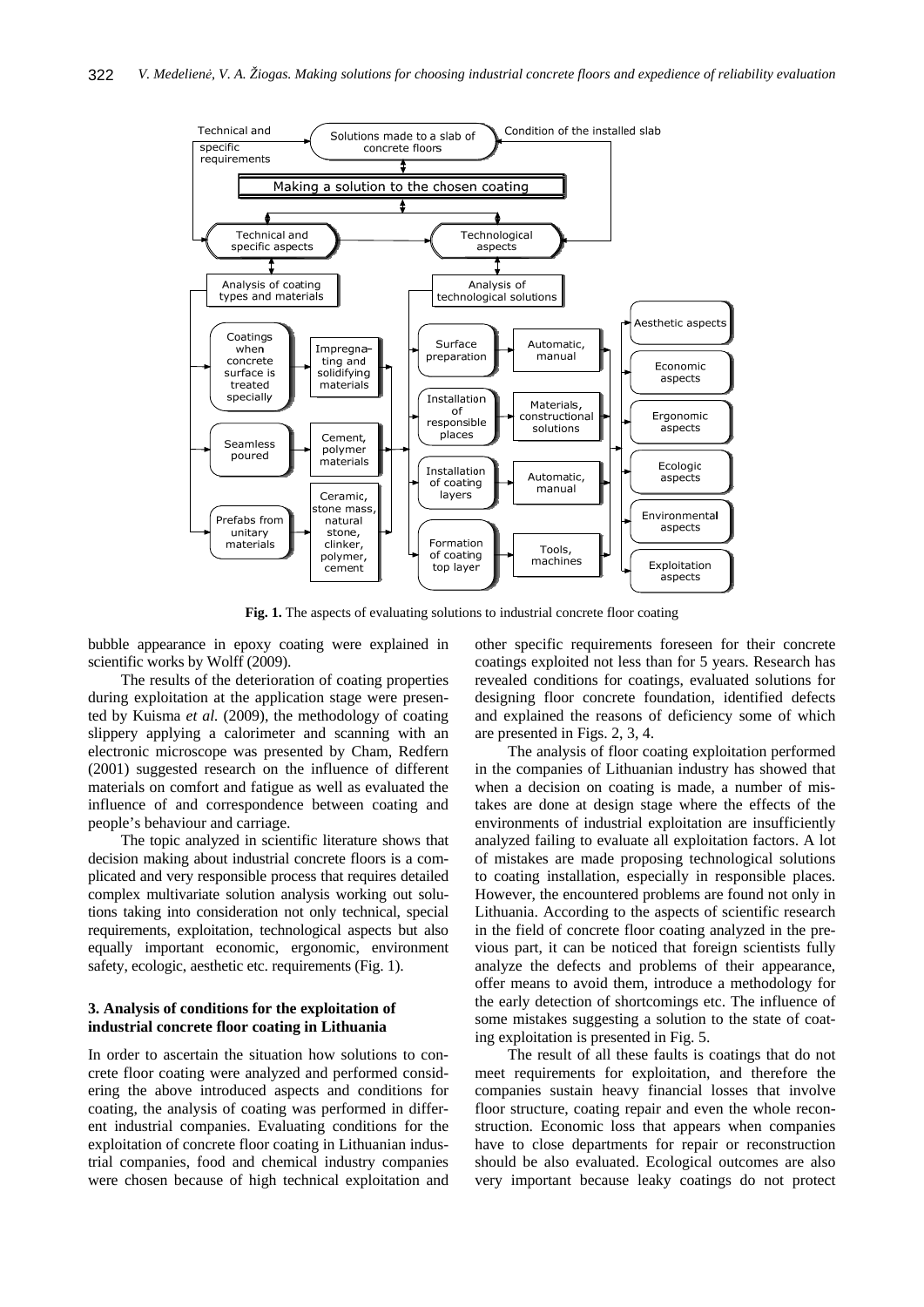

**Fig. 2.** The view of coating EPIREX 306 affected by the formic acid of strong concentration and caustic soda in the organic department



**Fig. 3.** PERAN system coating coloured due to constantly running water from the system, JSC *Rokiškio sūriai*

| PERAN coating PERAN STB 2 layers  |
|-----------------------------------|
| PERAN coating                     |
| reinforcement system              |
| concrete lining layer             |
| hydro insulation MIDOS 2 layers   |
| reinforcement system              |
| concrete preparative layer C20/25 |
|                                   |





**Fig. 5.** The influence of mistakes making solutions at design and installation stage on conditions for coating exploitation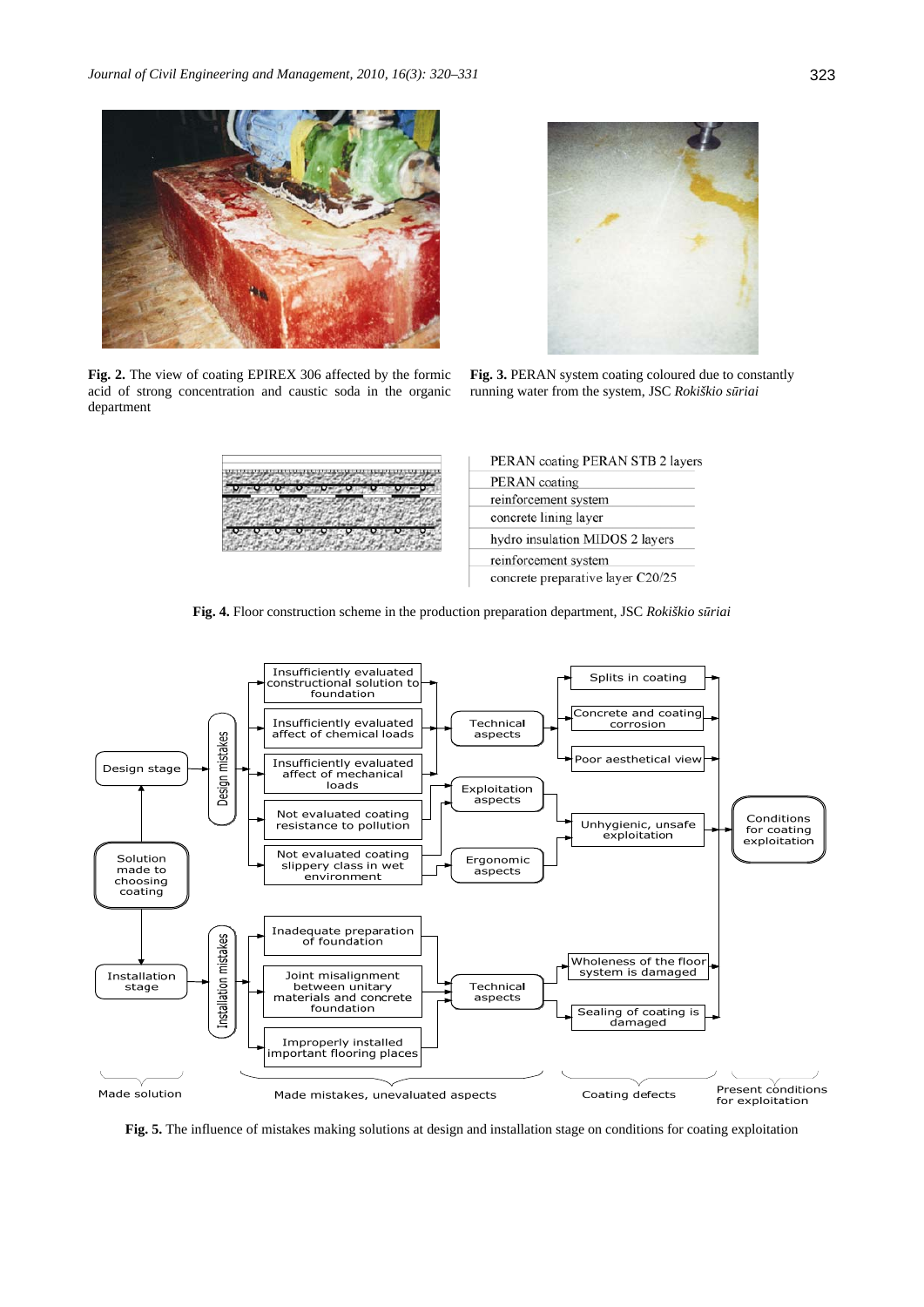

**Fig. 6.** The influence of making solutions to coating on the users (industrial companies)

concrete from aggressive chemical penetration into the concrete layer and later into the ground, thus becoming dangerous to soil and water pollution (Fig. 6).

# **4. Expedience and problems of solutions to coating design in terms of reliability**

One of the ways to find an appropriate solution to the problem should be designing industrial concrete floors considering reliability theory methods.

In light of the methods of the reliability theory, close attention to the expedience of structure design is paid in the documents of European technology platform on industrial safety stating that "All industrial objects use their infrastructure where manufacturing is performed and vehicles and industrial equipment are exploited. Their proper design, manufacture and setting an exploitation cycle have to ensure that improvement in exploitation technologies promote the development of industrial safety and the growth of European industry competitiveness. In this case, it is very important to install new technologies that will help with improving industrial projects of the companies seeking for qualitative and safe exploitation of companies. Therefore, risk grounded design, material selection and stochastic prognosis of structure set are needed. Such research has to provide knowledge and methods that will allow evaluating the service period of the structures that may experience local and total decomposition" (http://www.industrialsafety-tp.org/).

The problems of the reliability of building structures are relevant in Lithuania and foreign countries and can be seen from the analyzed works by Lithuanian and foreign scientists where the reliability of building materials used in building structures is examined: these issues are investigated in scientific works by Kamaitis (2007a, b, 2009), Kuniewski and Noortwijk (2007), Melchers (2003). The questions of building structure reliability were discussed by Kudzys and Vaitkevičius (1995), Kliukas and Kudzys (2004), Venckevičius (2005), Užpolevičius (2002), Kala (2007), Kudzys (2005), Zhong and Zhao (2005). The methods for evaluating important structure reliability and durability were proposed by Užpolevičius (2002), Kuniewsky and Noortwijk (2007), Melchers (2003). Still, the evaluation of the floor and solutions to floor coating in terms of reliability is poorly presented in scientific works by Lithuanian and foreign authors.

Industrial concrete floors are not that responsible structure the deterioration of which would be dangerous for building stability or people's life. Nevertheless, with reference to the analysis of coating exploitation state, coating deterioration can cause large economical damage for the users and have an influence on the safe exploitation of industrial companies and the environment.

The design of floor concrete slab and coating according to the methods of the reliability theory allows evaluating the chosen solution at design stage, thus minimizing and giving a fault correction possibility before the solution is reached. At the same time, it would decrease losses that appear because of design mistakes (Fig. 5, 6).

In this case, the evaluation of the reliability of solutions worked out at installation stage is an important point as it does not allow making design corrections but significantly affects them and thus provides the possibility of making timely prognosis for defects to floor structure and minimal repair when coating tightness is not damaged and concrete corrosion is not started. This allows to reduce users' economical looses several times. The proposed evaluation levels of concrete floor reliability and their influence on the effectiveness of evaluation results are presented in Fig. 7.

A scheme of floor structure is made of the following main elements: soil foundation, concrete panel, reinforcement, top coating layer. Normally, it is stated in calculations that the system is in the limitary state if there is even one element in this state (Kudzys and Vaitkevičius 1995).

The analysis of floor coating condition, the factors that influence floor reliability and the system complex model of the factors influencing concrete floor reliability (Fig. 8) show that if the evaluation of the reliability of the coating and concrete structure panel is made separately, the whole floor structure system will not be reliable.

Despite of how well solutions for choosing floor coating design are analyzed and evaluated and how thoroughly installation technology is made, in case the quality of concrete structure is not high enough, it will not ensure the required reliability of working out a solution to selecting coating. Besides, a well performed solution to concrete foundation will not ensure the reliability of floor structure if the solution to coating is not effective and does not fulfill exploitation conditions. Respectively, the reliability of the floor structure system is influenced by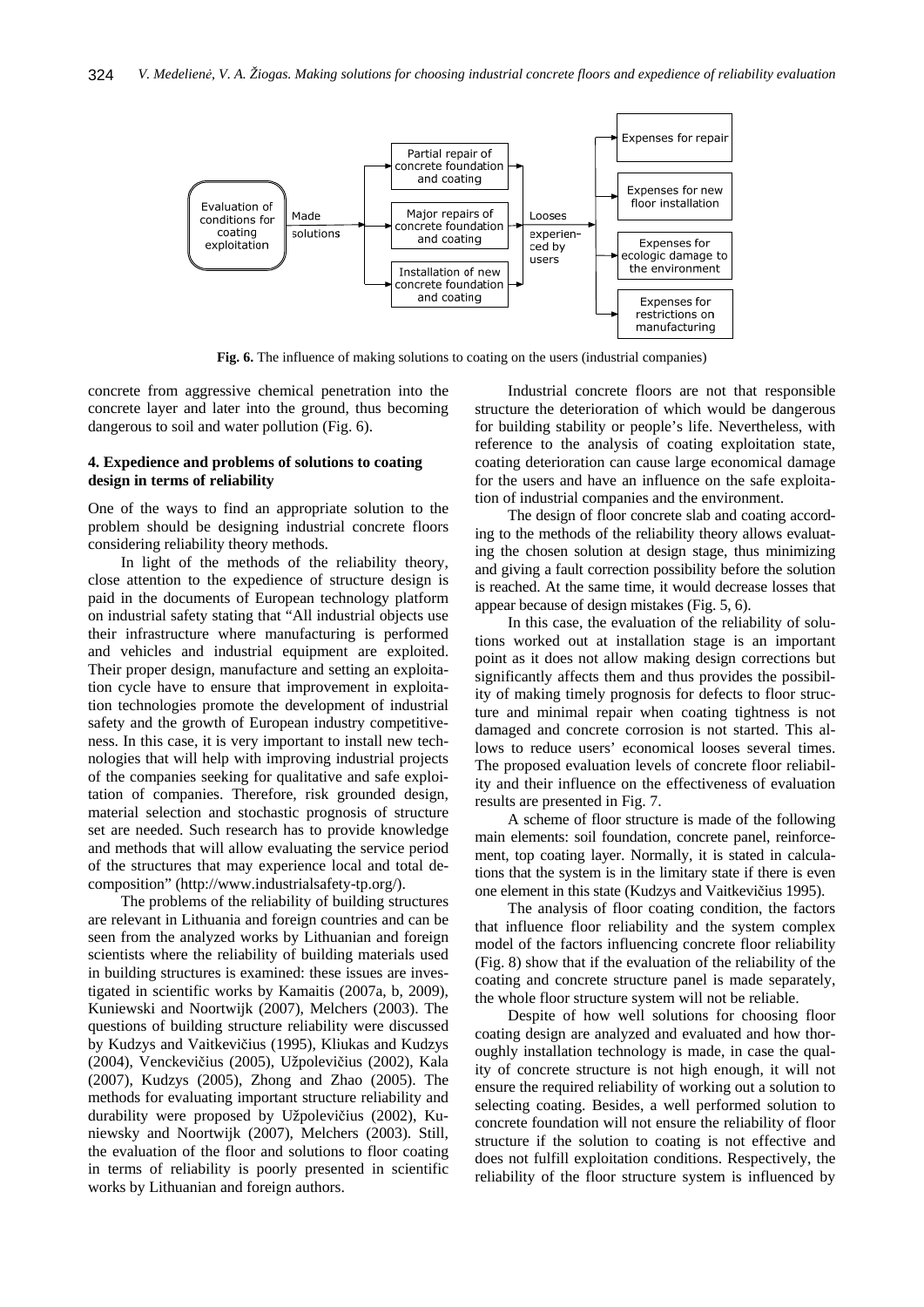

**Fig. 7.** The levels of evaluating the reliability of industrial concrete floors and the effectiveness of evaluation results



**Fig. 8.** A complex model of factors influencing the system of concrete floor reliability

solutions made considering soil foundation and reinforcement. It is possible to state that the reliability of the industrial concrete floor structure system is ensured when all the elements of the system are designed correctly, i. e. all factors that influence the reliability of the floor structure system are evaluated (Fig. 8).

All these factors are of different nature, including materials used for the elements of floor structure. Therefore, different methods can be designed, applied and used for calculating the reliability of an appropriate floor structure element in view of different factors.

The evaluation of floor structure is a very complicated process that requires in-depth experimental research, and therefore is rarely applied. As the prognosis of economists show, demand for industrial floors will grow in the future and the mistakes made to reach the required solution will rebound to users and will not help with solving environmental problems. Scientific research on the above mentioned problem must be the most challenging task for scientists in the nearest future.

Further in the article, a practical example of calculating the statistical reliability of the concrete slabs making a direct impact on coating reliability regarding acting me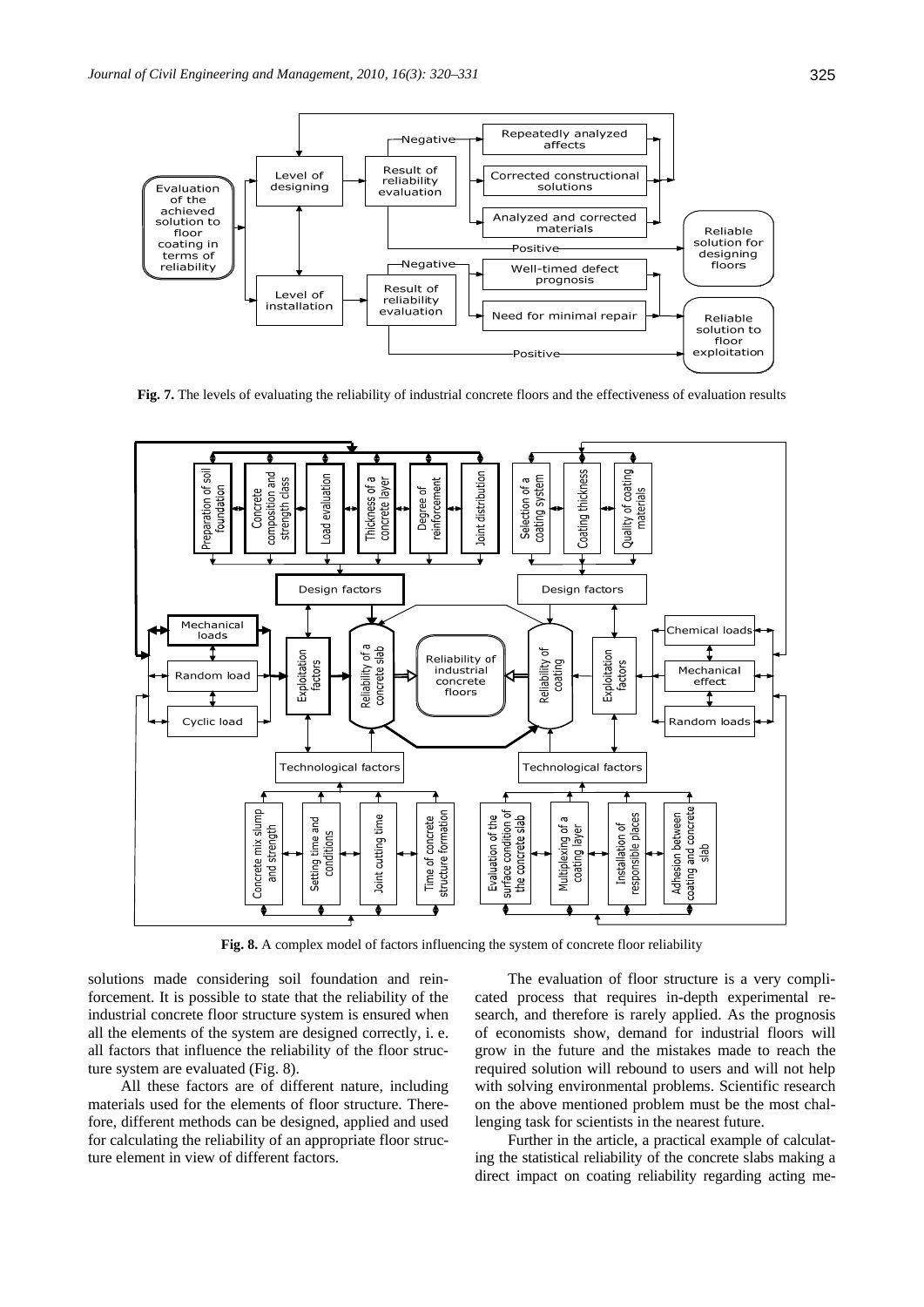chanical loads in the meat cutting shop is presented. In this case, a precondition that other loads (random, cyclic) are not heavy enough and have no influence on reliability (Fig. 8) is made.

## **5. The theoretical elements of evaluating the reliability of the concrete floor slab designed in the meat cutting shop and evaluation of acting mechanical loads**

Properly designed and qualitatively installed floor structure is usually reliable when its probable reliability rate P is close to one or 100%. In this case, probability Q that the cover during exploitation gets into the limitary state will be very low and near to 0 (Kudzys and Vaitkevičius 1995).

To calculate the reliability rates of floor structure, it is necessary to know the values of the probability distribution of composite element efficiency function  $Z = R-E$ in any accidental process or succession cut k or l: the arithmetic averages  $Z_{km}$  and  $Z_{lm}$  of function Z, dispersions  $s^2Z_k$  and  $s^2Z_l$ , its auto-covariation cov  $(Z_k \text{ and } Z_l)$ and instantaneous element safety  $P_k \{Z_k > 0\}$  (Kudzys and Vaitkevičius 1995).

Instantaneous safety is a conditional rate that describes probable element reliability in case the whole load

**Table 1.** Calculated mechanical loads in the meat cutting shop

is episodic or onetime (Kudzys and Vaitkevičius 1995). This reliability rate is calculated according to formula (1):

$$
P_k\left\{z_k > 0\right\} = \int\limits_0^\infty g_f\left(f\right)G_\sigma\left(\sigma\right)df. \tag{1}
$$

Formulas  $g_f(f)$  and  $G_\sigma(\sigma)$  include element resistance f and its tension  $\sigma$  which are probable density and distribution functions respectively (Kruopis 1993, Kudzys and Vaitkevičius 1995).

To calculate the functions of material resistance, stress probability density and distribution as well as the instantaneous safety of an element, it is practical to make static and dynamic models (Kudzys and Vaitkevičius 1995).

The classified data on the meat cutting shop concrete floors is as follows: concrete strength class – C25/30, foundation elasticity module – 60 MPa, load values evaluating assurance factors according to STR 2.05.04:2003 (Table 1), designed concrete floor thickness – 130 mm. A load distribution scheme is shown in Fig. 9.

To evaluate the reliability of concrete floors, the following main stages are foreseen (Fig. 10).

| Auto car                    | Dynamic, horizontal, pivotal    | 34.5                      |  |
|-----------------------------|---------------------------------|---------------------------|--|
| Work places (people, carts) | Dynamic, vertical, concentrated | 1.8                       |  |
| Containers of cut meat      | Static, vertical, concentrated  |                           |  |
|                             |                                 |                           |  |
|                             |                                 | <b>ANSYS</b>              |  |
| <b>ELEMENTS</b>             |                                 | 3 2009<br>DEC<br>09:20:48 |  |
|                             |                                 |                           |  |

Load Load Load type Load size, kN

Meat cutting conveyor Static, vertical, concentrated 18 Auto car Dynamic, vertical, pivotal 102

**Fig. 9.** A load distribution scheme in the meat cutting shop



**Fig. 10.** Reliability evaluation stages of an industrial concrete slab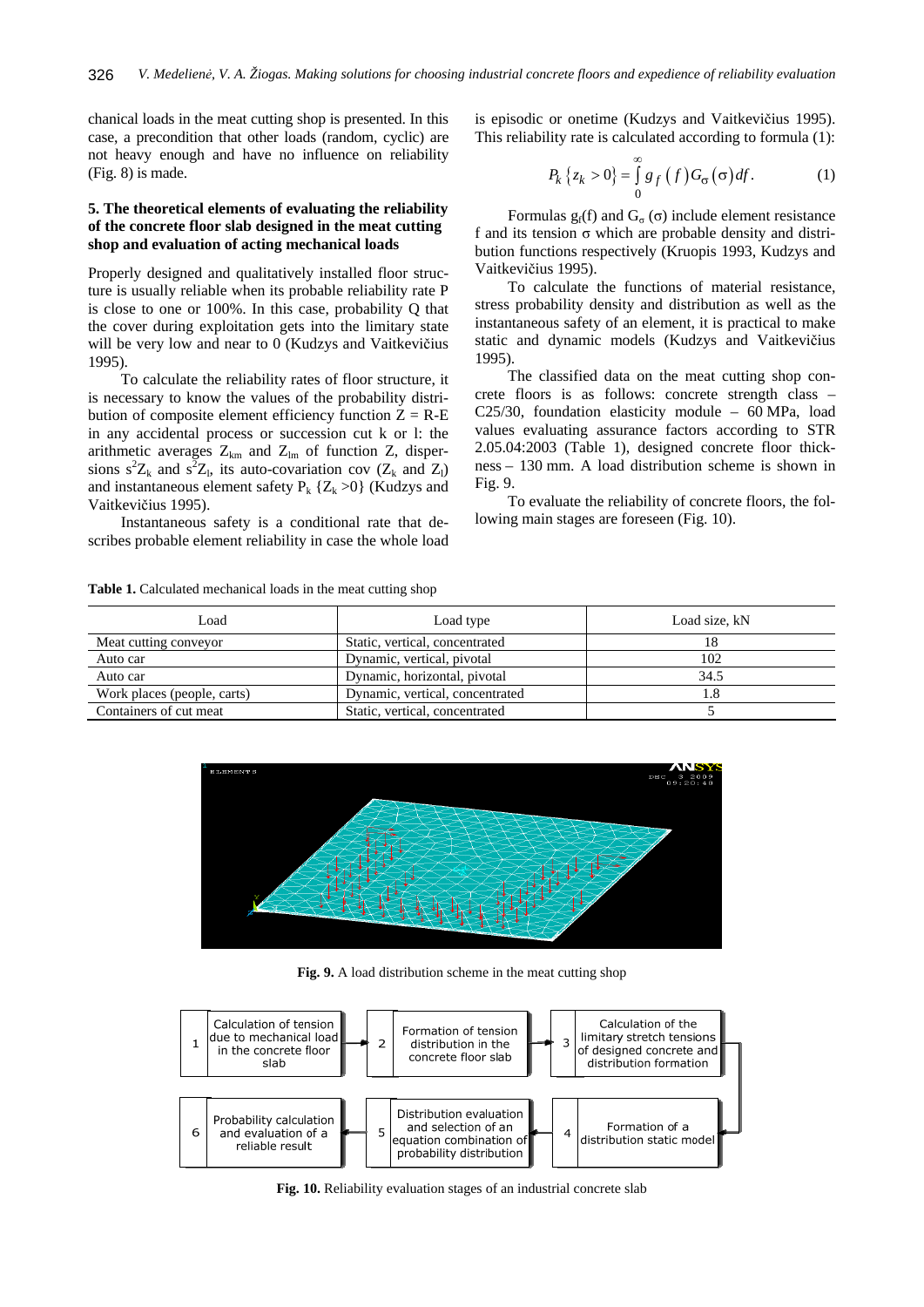1. The calculation of tension due to mechanical load in a concrete floor slab installed on an elastic foundation is performed applying the limited element method and calculation programme ANSYS.

The algorithm of modeling and calculation is presented in Fig. 11.

The obtained results are presented in Figs. 12 and 13.

2. Using the obtained results, the histograms of tension value distribution are made and their statistical data are calculated (Figs. 14, 15).

3. To analyse the distribution of concrete strenght and to form probability distribution, data obtained in two factory laboratories were used testing the strength of concrete C25/30 within the period of one month (Fig. 16).

According to STR 2.05.05:2005, the calculated concrete strengths in compression and limitary stretch tensions are figured out and the probability distributions of the calculated concrete compression strength and limitary stretch tensions are formed indicating their statistics (Figs. 17 and 18).

4. Distributions show that concrete strength while compressing is sufficient. Probability that tensions in the concrete panel will exceed the designed concrete strength is equal to 0. Therefore, in this case, it is not advisable to form a static model. Analyzing the histograms of concrete strength in stretch, it can be noticed a case when maximal stretch tensions in the concrete slab due to mechanical loads will exceed the stretch tensions of designed concrete. This case is understood better when the static model is made. In this case, stretch tensions in the concrete slabs are distributed according to the lognormal law (Fig. 15) and strength tensions in designed concrete while stretching are distributed according to the normal law (Fig. 18). The made static model for calculating instantaneous element safety is shown in Fig. 19.



**Fig. 11.** The algorithm of slab modelling and calculation programme ANSYS



**Fig. 12.** The distribution of tensile stresses ( $\sigma_1$ ) across the concrete slab



**Fig. 14.** A histogram of compression stress distribution in the floor slab affected by mechanical load



**Fig. 13.** The distribution of compression stresses  $(\sigma_3)$  across the concrete slab



**Fig. 15.** A histogram of tensile stress distribution in the floor slab affected by mechanical load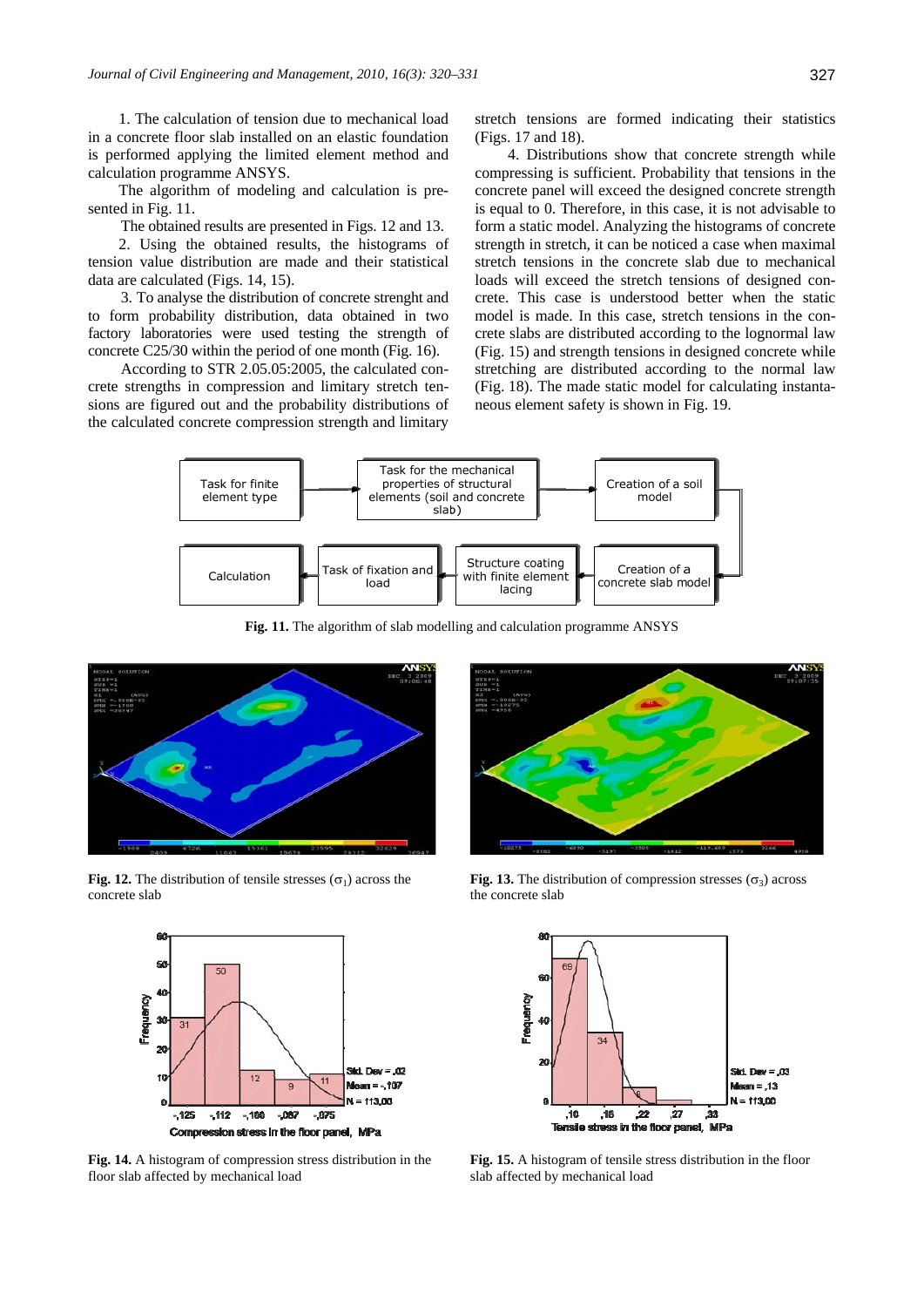

**Fig. 16.** A histogram of the strengh of designed concrete C25/30 **Fig. 17.** A histogram of the calculated concrete strength



**Fig. 18.** A histogram of the calculated concrete strength while stressing

5. In the analyzed case, tensions in concrete slab *Gσ*(σ) are distributed according to the lognormal law and concrete strength  $g_f(f)$  is distributed according to the normal law.

The function of normal distribution density is:

$$
\varphi\left(\mathcal{X}\middle|\mu,\sigma\right) = \frac{1}{\sqrt{2\pi\sigma}} \exp\left\{-\frac{\left(x-\mu\right)^2}{2\sigma^2}\right\}, \quad \sigma > 0,
$$
  

$$
-\infty < \mu < \infty.
$$
 (2)

Normal probability distribution is completely defined by average  $\mu$  and dispersion  $\sigma^2$  (Kruopis 1993).

The density of lognormal probability distribution has different forms. The interval of possible values is (0,  $+\infty$ ).

The distribution values of a lognormal random value are expressed by the values of function  $\Phi(x)$ :

$$
P(X < x) = P\{Y < \ln x\} = \Phi((\ln x - \mu)/\sigma),\tag{3}
$$

where  $X - a$  random value the logarithm  $Y = \ln X$  of which is distributed according to the normal law having parameters  $\mu$  and  $\sigma^2$  ((Kruopis 1993).

Using these values, the instantaneous safety of floor structure is calculated according to formula (1). The calculation of such an integral is rather complex. Therefore, for this purpose, MATLAB (*MATrix LABoratory*) software is used  $[G_{\sigma}(\sigma)]$  with parameters  $\mu = 0.13$  and  $\sigma^2 =$ 0.0009,  $g_f(f)$  with parameters  $\mu = 0.396$  and  $\sigma^2 = 0.0025$ ].





**Fig. 19.** A static model for calculating an instantaneous element safety factor when stresses in concrete slabs  $G_{\sigma}(\sigma)$  are distributed according to the lognormal law and designed concrete strength  $g_f(f)$  is distributed according to the normal law

The reliability value is  $P_k$  ( $z_k > 0$ ) = 0.99952 or 99.952%.

When the instantaneous safety of floor structure is known, reliability index β is set using statistical tables (statistics  $\Phi(x)$ ) (Kruopis 1993). In this case,  $\beta = 3.3 = 3.3$ STR 2.05.03:2003 when reliability class is RC1). The structure reliability index shows that the reliability of the mechanical load of concrete floors in the meat cutting shop is sufficient and the worked out solution is acceptable.

#### **6. Conclusions**

1. The problems analyzed in Lithuanian and foreign scientific sources show that making solutions for choosing industrial concrete floor coating is a difficult and very responsible process that requires a detailed complex multivariate analysis of the reached solution. Such analysis also has need for examining solutions considering technical, operational, technological and requiring special conditions aspects along with equally important economic, ergonomic, environment protection, ecologic, aesthetic etc. features. The system is very complicated, thus it is difficult to make a correct and effective design and technological solution.

2. Mistakes in concrete floor coating design and technological solutions cause large economical damage for industrial floor users. The damage can be evaluated as the expenses floor repair, reconstruction or new floor installation, loss that companies experience due to the stopped or terminated manufacturing processes for floor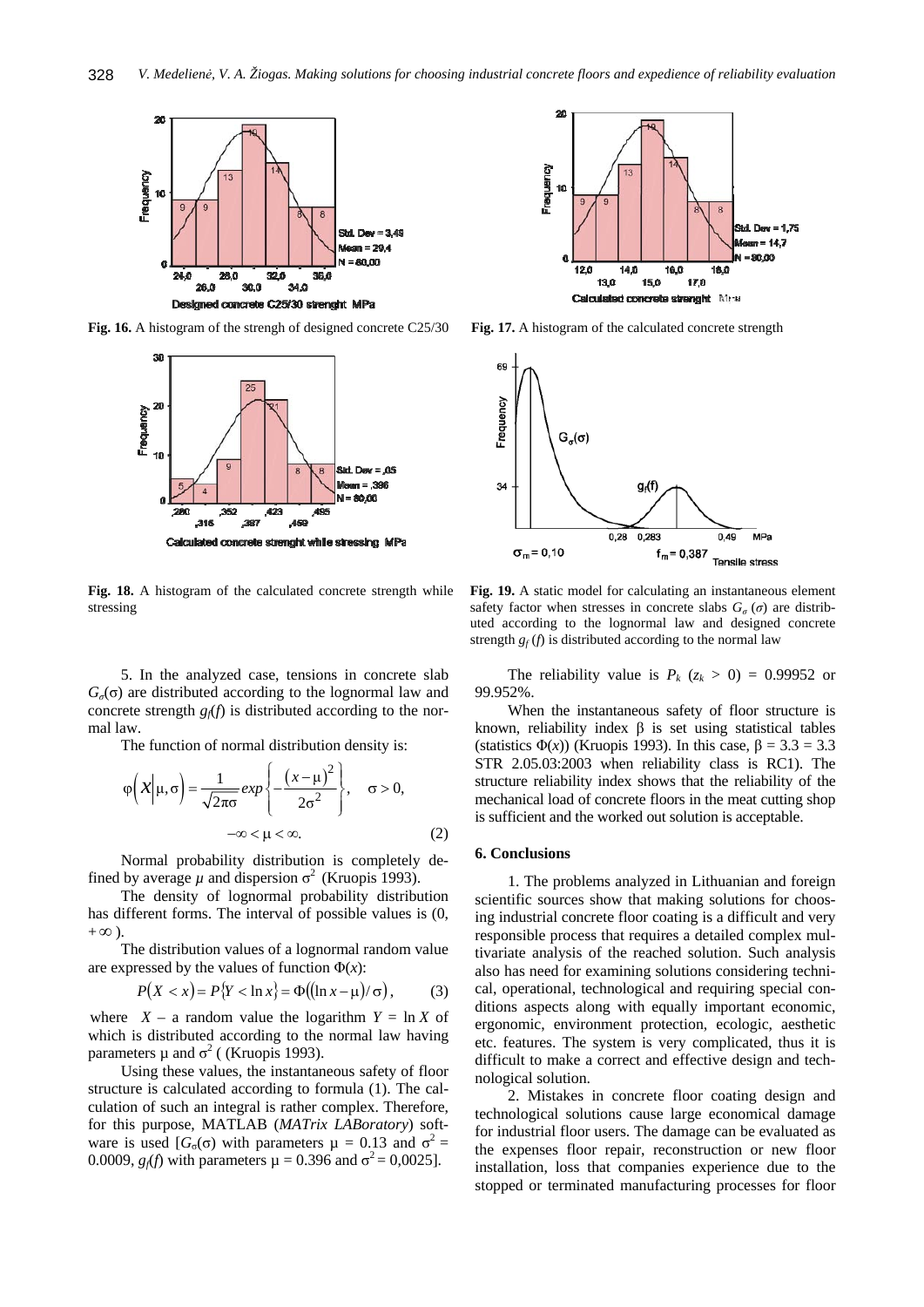repair or change, and the expenses of compensating the damage made for the environment.

3. The performed exploitation analysis of industrial floors has revealed that the system of choosing an appropriate solution to floor coating is complicated, and therefore a number of mistakes are made at design and technological stages. The results of discovered mistakes directly affect floor and coating condition at an exploitation stage: coatings do not function normally because of cracks – concrete is not protected from harmful environment factors and therefore begins to corrode and becomes inapplicable to exploit. When coating and concrete slabs are leaky, pollution from manufacturing departments gets into the environment and aggressive liquids polluting soil and water damage an ecological environment. Coating designed in a wet environment is risky for a safe working environment. Coatings chosen for dirty surfaces are dangerous for hygiene inside the building.

4. The analysis of foreign and Lithuanian scientific sources also indicates that the problems of floor coating design and the forecasting issues dealing with the effectiveness of technological solutions are inefficiently analyzed in light of a scientific aspect. Statistical data and assessment of economic development trends for the following ten years have revealed that large areas of concrete floors are and will be installed in the process of renovating companies. Paying no attention to the scientific analysis of making solutions for choosing floor and floor coating can cause unsatisfactory outcomes for economic company's efficiency and environmental ecology.

5. The evaluation of solutions made for choosing industrial floors in terms of reliability allows minimizing designers' mistakes as in case the result is unacceptable, it may be corrected before implementing the worked out solution until the desirable result is obtained. The evaluation of technological solutions taking into account reliability allows foreseeing possible defects eliminating them on time when the expenses of simple repair are several times lower.

6. The practical task evaluates the reliability of the designed floor concrete slabs considering mechanical load which makes 99.952%. Possibility that the stretch tensions of the concrete floor slabs taking into consideration load will exceed the limitary stretch tensions of concrete C25/30 is equal to 0.00048. On the basis of calculation results, it can be stated that the reliability of the mechanical loads of the floor concrete slabs in the meat cutting shop floors (floor thickness is 30mm and using concrete C 25/30 for installation) is sufficient and does not exceed standard requirements. However, in order to increase the rate of the designed concrete strength while stretching, a possibility of reinforcing the concrete used for the floor concrete slabs with a metal fibre arises which is not necessary in the analyzed case.

#### **References**

Aguiar, J. B.; Camões, A.; Moreira, P. M. 2008. Performance of concrete in aggressive environment, *Journal of Concrete Structures and Materials* 2(1): 21–25. [doi:10.4334/IJCSM.2008.2.1.021](http://dx.doi.org/10.4334/IJCSM.2008.2.1.021)

- [Aguiar](http://www.jstage.jst.go.jp/search/?typej=on&typep=on&typer=on&d3=au&dp3=Jos%26eacute%3B+B.+Aguiar&ca=999999&alang=all&rev=all&pl=20&search=%8C%9F%8D%F5%8E%C0%8Ds), J. B.; [Camões](http://www.jstage.jst.go.jp/search/?typej=on&typep=on&typer=on&d3=au&dp3=Aires+Cam%26otilde%3Bes&ca=999999&alang=all&rev=all&pl=20&search=%8C%9F%8D%F5%8E%C0%8Ds), A.; [Moreira,](http://www.jstage.jst.go.jp/search/?typej=on&typep=on&typer=on&d3=au&dp3=Pedro+M.+Moreira&ca=999999&alang=all&rev=all&pl=20&search=%8C%9F%8D%F5%8E%C0%8Ds) P. M. 2008. Coatings for concrete protection against aggressive environments, *Journal of Advanced Concrete Technology* 6(1): 243–250. [doi:10.3151/jact.6.243](http://dx.doi.org/10.3151/jact.6.243)
- Aguiar, J.; Moreira, P.; Lukowsky, P.; Czarnecki, L.; Camoes, A.; Van Gemert, D. 2007. Ranking procedure for polymeric coatings and hydrophobic agents for concrete protection, *International Journal for Restoration of Buildings and Monuments* 13(4): 251–264.
- Almusallam, A.; Khan, F. M.; Maslehuddin, M. 2002. Performance of concrete coatings under varying exposure conditions, *Journal of Materials and Structures* 35: 487–494. [doi:10.1007/BF02483136](http://dx.doi.org/10.1007/BF02483136)
- Cham, R.; Redfern, M. S. 2001. Effect of flooring on standing comfort and fatigue, *Hum. Factors* 43(3): 381–391 (Department of Bioengineering, University of Pittsburgh, Pennsylvania). [doi:10.1518/001872001775898205](http://dx.doi.org/10.1518/001872001775898205)
- Czarnecki, L.; Garbacz, A.; Krystosiak, M. 2006. On the ultrasonic assessment of adhesion between polymer coating and concrete substrate Non-Destructive Testing, *Journal of [Cement and Concrete Composites](http://translate.googleusercontent.com/translate_c?hl=en&ie=UTF-8&sl=en&tl=lt&u=http://www.sciencedirect.com/science/journal/09589465&prev=_t&rurl=translate.google.com&usg=ALkJrhhlvkSt8aA1UB2VJzJQ3xI6U5Ogog)* [28\(4\)](http://translate.googleusercontent.com/translate_c?hl=en&ie=UTF-8&sl=en&tl=lt&u=http://www.sciencedirect.com/science%3F_ob%3DPublicationURL%26_tockey%3D%2523TOC%25235561%25232006%2523999719995%2523621691%2523FLA%2523%26_cdi%3D5561%26_pubType%3DJ%26view%3Dc%26_auth%3Dy%26_acct%3DC000050221%26_version%3D1%26_urlVersion%3D0%26_userid%3D10%26md5%3D40a0b75195defb74fa563375271cb359&prev=_t&rurl=translate.google.com&usg=ALkJrhiK1Nt5gwcsAm4rmLS1kFVgeVynzg): 360–369. [doi:10.1016/j.cemconcomp.2006.02.017](http://dx.doi.org/10.1016/j.cemconcomp.2006.02.017)
- Dallons, J. L. Hu*midity Tolerant Primer for Floor Coating,* Cardolite Corporation, Newark, USA (NJ). Available from Internet: <http://www.cardolite.com/Pdf/Humidity TolerantPrimerforFloorCoating.pdf>.
- Figovsky, O.; Shapovalov, L.; Beilin, D. *Monolithic flooring based on nonisocyanate polyurethane binder.* Available from Internet: <http://www.vgtu.lt/leidiniai/leidykla/ MBM\_2007/1pdf/Figovski\_shap.pdf>.
- Fitzsimons, B.; Parry, T. 2009. Paint and coating failures and defects, *Shreir's Corrosion* 4: 2728–2745.
- Frigione, M.; Aiello, M. A.; Naddeo, C. 2006. [Water effects on](http://www.sciencedirect.com/science?_ob=ArticleURL&_udi=B6V2G-4H4T0SB-2&_user=10&_coverDate=12%2F31%2F2006&_rdoc=15&_fmt=high&_orig=browse&_srch=doc-info%28%23toc%235702%232006%23999799989%23626010%23FLA%23display%23Volume%29&_cdi=5702&_sort=d&_docanchor=&_ct=32&_acct=C000050221&_version=1&_urlVersion=0&_userid=10&md5=7d0b715ce7ed24b8ef540edc393eeaca)  [the bond strength of concrete/concrete adhesive joint](http://www.sciencedirect.com/science?_ob=ArticleURL&_udi=B6V2G-4H4T0SB-2&_user=10&_coverDate=12%2F31%2F2006&_rdoc=15&_fmt=high&_orig=browse&_srch=doc-info%28%23toc%235702%232006%23999799989%23626010%23FLA%23display%23Volume%29&_cdi=5702&_sort=d&_docanchor=&_ct=32&_acct=C000050221&_version=1&_urlVersion=0&_userid=10&md5=7d0b715ce7ed24b8ef540edc393eeaca), *Journal of [Construction and Building Materials](http://www.sciencedirect.com/science/journal/09500618)* [20\(10](http://www.sciencedirect.com/science?_ob=PublicationURL&_tockey=%23TOC%235702%232006%23999799989%23626010%23FLA%23&_cdi=5702&_pubType=J&view=c&_auth=y&_acct=C000050221&_version=1&_urlVersion=0&_userid=10&md5=354f7453d20f512a90cbab5eddabb228)): 957–970. [doi:10.1016/j.conbuildmat.2005.06.015](http://dx.doi.org/10.1016/j.conbuildmat.2005.06.015)
- Garber, G. 2006 *Design and construction of concrete floors*. 2 ed. 384 p.
- Jayson, L.; Helsel, P. E. 2007. KTA-Tator, Inc. Some hard truths on concrete coatings and coverings, *Journal of Architectural Coatings* 3(1): 70–71.
- Kala, Z. 2007. Influence of partial safety factors on design reliability of steel structures – probability and fuzzy probability assessments, *Journal of Civil Engineering and Management* 13(4): 291–296.
- Kamaitis, Z. 2007a. Structural design of polymer protective coatings for reinforced concrete structures. Part I: theoretical considerations, *Journal of Civil Engineering and Management* 13(1): 11–17.
- Kamaitis, Z. 2007b. Structural design of polymer protective coatings for reinforced concrete structures. Part II: experimental verification, *Journal of Civil Engineering and Management* 13(1): 19–26.
- Kamaitis, Z. 2009. Modeling of corrosion protection as standby system for coated reinforced concrete structures, *Journal of Civil Engineering and Management* 15(4): 387–394. [doi:10.3846/1392-3730.2009.15.387-394](http://dx.doi.org/10.3846/1392-3730.2009.15.387-394)
- Kliukas, R.; Kudzys, A. 2004. Probabilistic durability prediction of existing building elements, *Journal of Civil Engineering and Management* 10(2): 107–112.
- Kotnarowska, D. 2008. Influence of mechanical factors on surface state of acrylic coatings with nanofillers, *Journal of Materials Science* 14(4): 337–341.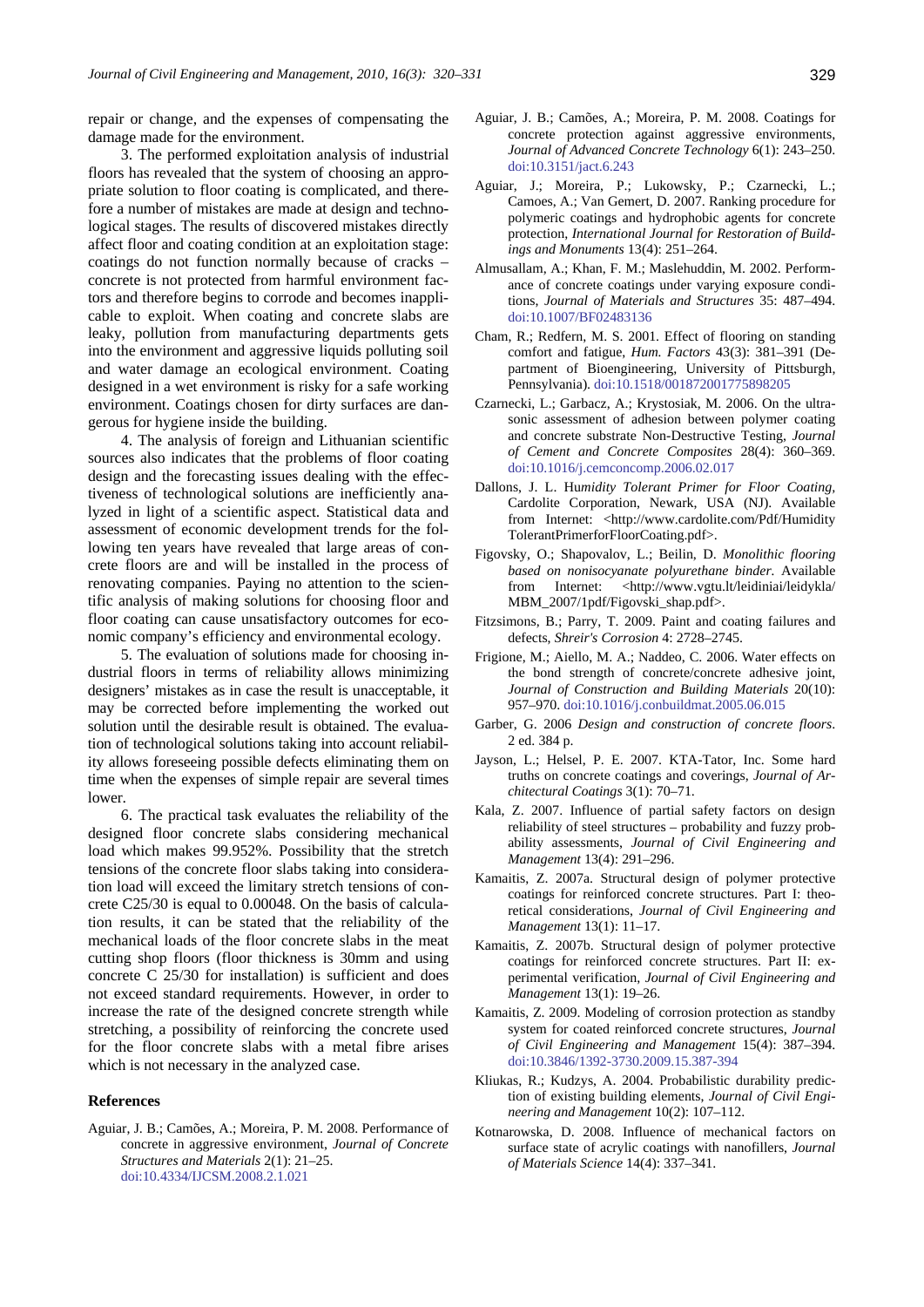- Krell, J. 2007. Oberflache und Nachbehandlung von Betonboden, in *Symposium Baustoffe und Bauwerkserhaltung*, Universitat Karlsruhe (TH). 63.
- Kruopis, J. 1993. *Matematinė statistika* [Mathematical statistics]*.* Vilnius: Mokslo ir enciklopedijų leidykla. 416 p.
- Kudzys, A. 2005. Survival probability of existing structures, *Mechanika* (2): 42–46.
- Kudzys, A.; Vaitkevičius, V. 1995. *Estimation of safety and durability of welded and jointless steel structures*. Vilnius: Solertijos leidykla. 131 p.
- Kuisma, R.; Kymäläinen, H. R.; Sjöberg, A. M. 2009. Determination of cleanability and wearing of plastic flooring surfaces in field and laboratory conditions, *Journal of Construction and Building Materials* 23(2): 1093–1101. [doi:10.1016/j.conbuildmat.2008.05.020](http://dx.doi.org/10.1016/j.conbuildmat.2008.05.020)
- Kuniewski, S. P.; van Noortwijk, J. M. 2007. Sampling inspection for the evaluation of time-dependent reliability of deteriorating structures, in *Risk, Reliability and Societal Safety in 16th European Safety and Reliability Conference (ESREL 2007) in Stavanger, Norway, June 2007*, 281– 288.
- Lang, G. 2003. Zementgebundene, einkomponentige, selbstverlaufende Beschichtungen, in *Tagungsband Industrieböden 2003: 3, Internationales Kolloquium Industrieböden,*  Technische Akademie Esslingen –TAE, 851–857.
- *Lietuvos ekonomikos augimo ir konkurencingumo šaltinių (veiksnių) kompleksinė studija* [Complex study of Lithuanian economy growth and competitive ability sources (factors)]. 2006. KTU.
- *Lietuvos ūkio (ekonomikos) plėtros iki 2015 metų ilgalaikės strategijos atnaujinimas.* 2007 [Update of long-term economic development strategy of Lithuania until 2015]. Lithuanian Academy of Science.
- Lohmeyer, G. 2006. *Industrieboden für sensible Produktionsbereiche*. MM, Wurzburg. 17 S.
- Lohmeyer, G.; Ebeling, K. 2008. *Betonböden für Produktionsund Lagerhallen. Planung, Bemessung, Ausführung.*  Bundesverband der Deutschen Zementindustrie, Köln. 393 S.
- Medeiros, M. H. F.; Helene, P. 2009. Surface treatment of reinforced concrete in marine environment: Influence on chloride diffusion coefficient and capillary water absorption, *Journal of Construction and Building Materials* 23(3): 1476–1484. [doi:10.1016/j.conbuildmat.2008.06.013](http://dx.doi.org/10.1016/j.conbuildmat.2008.06.013)
- Melchers, R. E. 2003. Probabilistic model for marine corrosion of steel for structural reliability assessment, *Journal of Structural Engineering* 129(11): 1484–1493. [doi:10.1061/\(ASCE\)0733-9445\(2003\)129:11\(1484\)](http://dx.doi.org/10.1061/(ASCE)0733-9445(2003)129:11(1484))
- Moreira, P. M.; Aguiar, J. B.; Camões, A. 2006. Systems for superficial protection of concretes, in *International Symposium Polymers in Concrete,* 225–249.
- *[Perspektiven der europäischen Baukonjunktur.](http://www.baufachinformation.de/artikel.jsp?v=233390) Tagungsband*  zur "Bautec-2010". RKW Rationalisierungsgemeinschaft. 34 S.
- Rufo, M.; Raymond, W.; Monaghan, S. 2007. 2K Waterborne Epoxy Coatings, *Journal Air Products and Chemicals*, Inc.: 1–11. Available from Internet: [<http://www.airproducts.com/NR/rdonlyres/5E27B3A0-](http://www.airproducts.com/NR/rdonlyres/5E27B3A0-81D4-49EB-A1CB-98B4F274AF1B/0/technical_paper_%202Kwaterborne_epoxy.pdf) [81D4-49EB-A1CB-98B4F274AF1B/0/technical\\_paper\\_](http://www.airproducts.com/NR/rdonlyres/5E27B3A0-81D4-49EB-A1CB-98B4F274AF1B/0/technical_paper_%202Kwaterborne_epoxy.pdf)  [2Kwaterborne\\_epoxy.pdf](http://www.airproducts.com/NR/rdonlyres/5E27B3A0-81D4-49EB-A1CB-98B4F274AF1B/0/technical_paper_%202Kwaterborne_epoxy.pdf)>.
- Schuhmann, H. 2005. *Kunstharzbeläge. Mängelfreie Ausführung und bauphysikalische Grundlagen*. Fraunhofer IRB Verlag. 147 S.
- Seidler, P. 2007. Interview*,* in *6-te Internationale Kolloquium Industrieböden. Stutgart*. Available from Internet: <http://www.astradur.de/presse\_bwd.htm>.
- Statistics Lithuania. 2009. *Annual building construction data* [Online]. Department of Statistics to the Government of the Republic of Lithuania, Vilnius [accessed 16 January 2010]. Available from Internet: <http://www.stat.gov.lt/lt/pages/view/?id=2441>.
- STR 2.05.03. 2003. *Statybinių konstrukcijų projektavimo pagrindai* [Basics of building construction design]. Vilnius: Ministry of Environment of the Republic of Lithuania.
- STR 2.05.04. 2003. *Poveikiai ir apkrovos* [Impacts and loads]. Vilnius: Ministry of Environment of the Republic of Lithuania.
- STR 2.05.05. 2005. *Betoninių ir gelžbetoninių konstrukcijų projektavimas* [Design of concrete and reinforced concrete structures]. Vilnius: Ministry of Environment of the Republic of Lithuania.
- Užpolevičius, B. 2002. Probabilistic-statistical design method for limit state damage prevention, *Journal of Civil Engineering and Management* 8(Suppl. 1): 44–51.
- Venckevičius, V. 2005. About the calculation of concrete elements subjected to local compression, *Journal of Civil Engineering and Management* 11(3): 243–248.
- Wagner, J. P.; Reichertz, A. 2007. Ausführung-Einbauplanung und Technik sowie neue Erkenntnisse für Oberflächenbearbeitung bei LP- Betonen, in *Symposium Baustoffe und Bauwerkserhaltung*, Universitat Karlsruhe (TH), 11–57.
- White, B.; Jordan, J. L; Richards, D.; W. [Spowart,](http://www.stormingmedia.us/authors/Spowart__Jonathan_E.html) J. E.; [Thadhani](http://www.stormingmedia.us/authors/Thadhani__Naresh_N.html), N. N. 2009. *Microstructural Design & Optimization of Highly Filled Epoxy Based Composites***:** Final Report for Period 5 May 2006 –30 September 2009. School of Material Science & Engineering Georgia Institute of Technology, Atlanta, 45.
- Wiegrink, K. H. 2007. Planung und Ausschreibung von Betonboden, in *Symposium Baustoffe und Bauwerkserhaltung*, Universität Karlsruhe (TH), 11.
- Wolff, L. 2009. *Mechanismen der Blasenbildung bei Reaktionsharzbeschichtungen auf Beton. Deutscher Ausschuss für Stahlbeton*, DAfStb, Berlin. 178 S.
- Zeleniakienė, D.; Kleveckas, T.; Liukaitis, J**.** 2005. The effect of loading direction and pores distribution mode on porous polymer material stress concentration, *Journal of Materials Science* 11(2): 123–128.
- Zhong, W. Q.; Zhao, Y. G**.** 2005. Reliability bound estimation for R.C. structures under corrosive effects, in *Collaboration and Harmonization in Creative Systems*. London, 755–761.
- Žiogas, V.; Juočiūnas, S.; Medelienė, V. 2008. Analysis of reliability of installation monolithic concrete floors and their covering, in *Proceedings of International Conference Advanced Construction*, 13–14 November, Kaunas, Lithuania, 347–354.